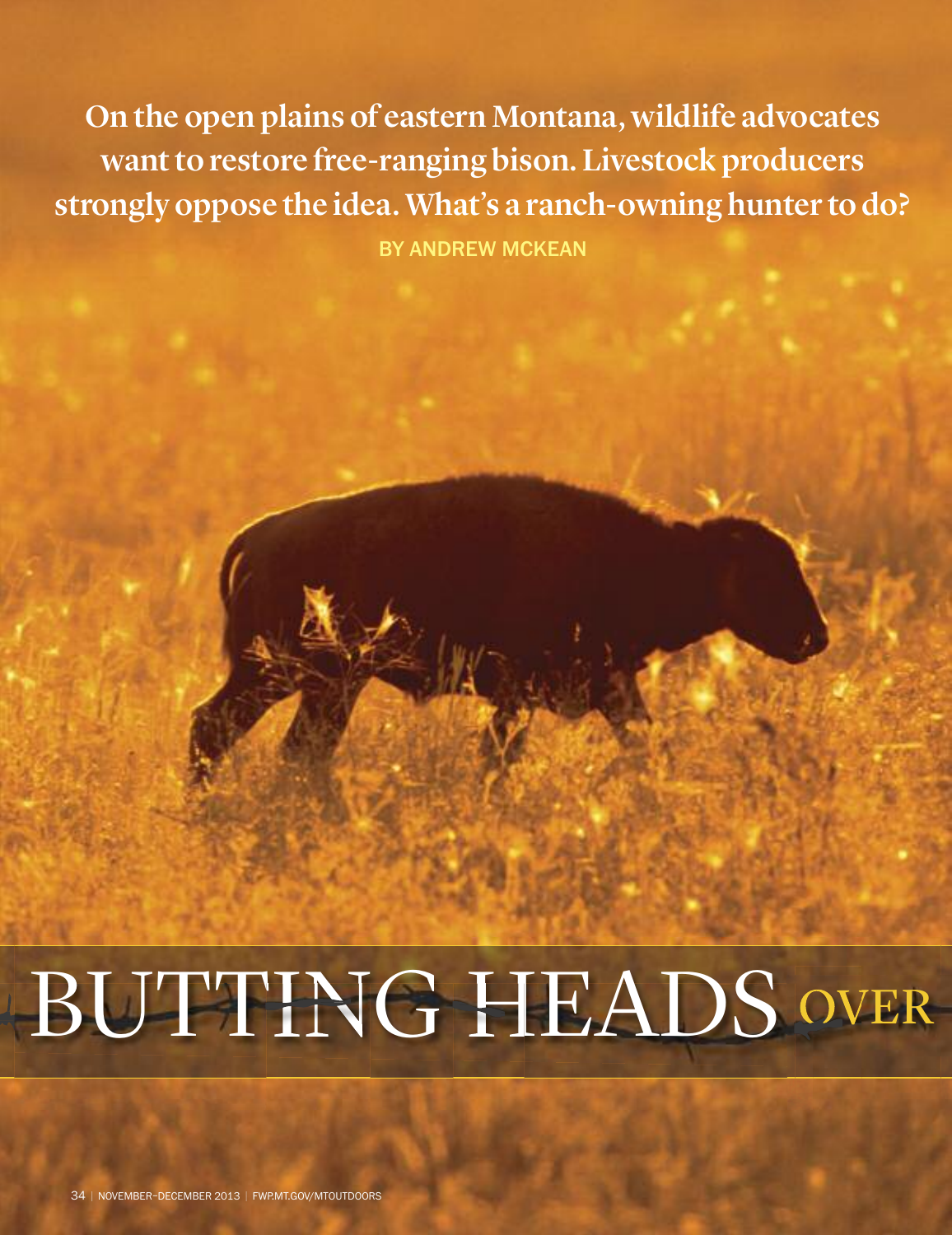

The badlands and sagebrush prairies south of my house, where I hunt mule deer and graze cowcalf pairs with my neighbors, don 't look like a battleground.

But this folded sea of gumbo knobs, prickly pears, and dust devils is the setting for a gathering conflict that pits wildlife advocates against ranchers. Though both sides have been clashing over various issues for a long time, what's different about the bison discord is how it stitches together three very different eras: the old West of cowboys and Indians, the current West of graduate-degree ranchers and pedigreed cattle, and the new West of ecologists who see in this wide, empty land a perfect place to restore the keystone native species of the plains.

At the heart of the battle are bison, and the question of whether or how to return free-ranging bison to public grasslands in eastern Montana. This conflict divides my little town of Glasgow.It pits hunters, who would like the chance to pursue buffalo in the same

divides me, equal parts conservationminded hunter and taxpaying rancher.

The issue isn't an abstraction. There is a pressing need to find a permanent home for hundreds of wild bison that have overpopulated the fragile mountainous habitat of Yellowstone National Park, 300 miles to the southwest. Wildlife agencies and private conservation groups suggest that these surplus animals—some of the last genetically pure bison remaining on the planet should be returned to the Great Plains, where tens of millions of their ancestors lived until a century ago. Returning bison as apex herbivores, they say, will promote grassland health and biodiversity.

Ranchers and others who depend on the cattle economy say the appropriate fate of these wild bison—"wooly tanks," some call them, for their habit of running through fences—is a slaughterhouse, not relocation. They worry that the Yellowstone animals could spread brucellosis, a disease endemic to the park's bison that can cause beef cattle to abort their calves. Fundamentally, they say, there is no longer room in the West for wild buffalo. Barbed wire and homesteads have replaced itinerant Indian tribes and frontier hide hunters. And free-ranging bison.

But there's a larger threat. Ranchers worry that wild bison could displace cattle from the range and upend the fragile cow-country economy that relies on

places they now hunt antelope, against ranchers, who view the wild bovines as competition for grass and a threat to the fences that hold their cattle. And it

subsidized livestock grazing on public land. They recall the last time bison were in the headlines. It was the 1980s, when the idea of the "Buffalo Commons" was circulating. That was a proposal to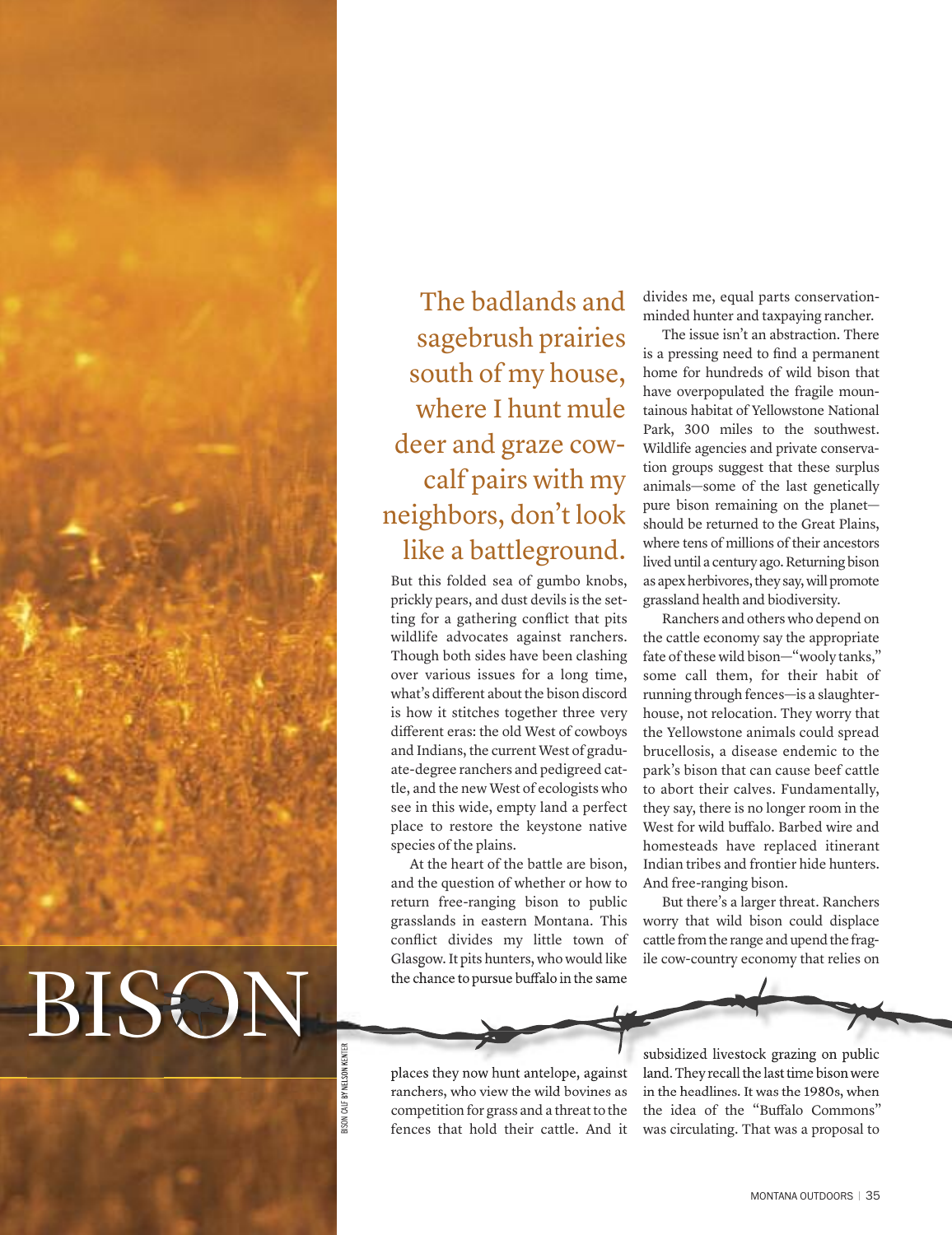"rewild" the plains, replacing humans with bison and prairie dogs to restore ecological balance and create a potentially appealing tourist destination.

It's important to keep that context in mind anytime bison are mentioned here. To traditional ranchers, a bison isn't just a wild cow. It's code for the systematic dismantling of the ranching culture. But bison are equally emblematic to wildlife advocates, who view the animals as the single species capable of restoring wildness to one of the largest ecosystems on the continent, the short-grass prairie that stretches from central Canada south to Oklahoma.

Of course, these Great Plains have been irreversibly altered in

the two centuries since Lewis and Clark paddled through here and marveled over endless herds of buffalo. Many grasslands have been converted to grain fields, and beef cattle have replaced bison as the bovines that define the region.

"We don't talk about bringing back the dinosaurs, but that's exactly what big herds of free-roaming buffalo are," John Brenden, a Montana state senator and a leading bison opponent, told the Associated Press. "Their time has passed."

*Andrew McKean of Glasgow is the editor of* Outdoor Life*, in which this article originally appeared.*



## My backyard

A few sizeable sections of the plains are relatively unchanged since the mastodons, and bison later occupied this landscape. That area happens to be my backyard, an empire of sagebrush that sprawls from the Missouri River north to the Canadian border in eastern Montana. It is predominantly public land, managed by the Bureau of Land Management (BLM).

There are reminders here of the historic presence of bison, if you know where to look. You can find bison skulls in the eroded banks of prairie streams. The edges of car-sized granite boulders, left on the open prairie by retreating glaciers, are polished smooth by

**WHICH GRAZER GETS THE GRASS?** If bison end up on Bureau of Land Management property, conservationists might urge the agency to amend its grazing permits to include the wild bovines. Ranchers understandably worry that if that happened, in dry years there wouldn't be enough forage to go around and their cattle would lose out.

generations of hip-scratching bison. And below some of the steepest scarps you can sometimes find drifts of bison bones and stone spear points, relics of prehistoric buffalo jumps and butchering parties.

There's a certain wildness to this country



Shipping bison to a zoo in the early 1900s to help save the species.

**American hunters are proud** of saying that we brought back the nation's wildlife species from the brink of extinction. Most of the animals we love to hunt—whitetails, wild turkeys, elk—recovered because hunting licenses funded professional management and we agreed to restrain ourselves through bag limits and season structures.

But one species—America's bison—took a different path to recovery, and the current struggle over where to continue that restoration goes back to decisions made at the dawn of the nation's wildlife conservation movement.

The bison was the species that jump-started that movement. Back in the 1880s, just two decades after visitors to the West described limitless herds of the animals, it appeared that buffalo would be exterminated from the planet. Hide hunters slaughtered them, railroads and homesteads fragmented their range, and soldiers killed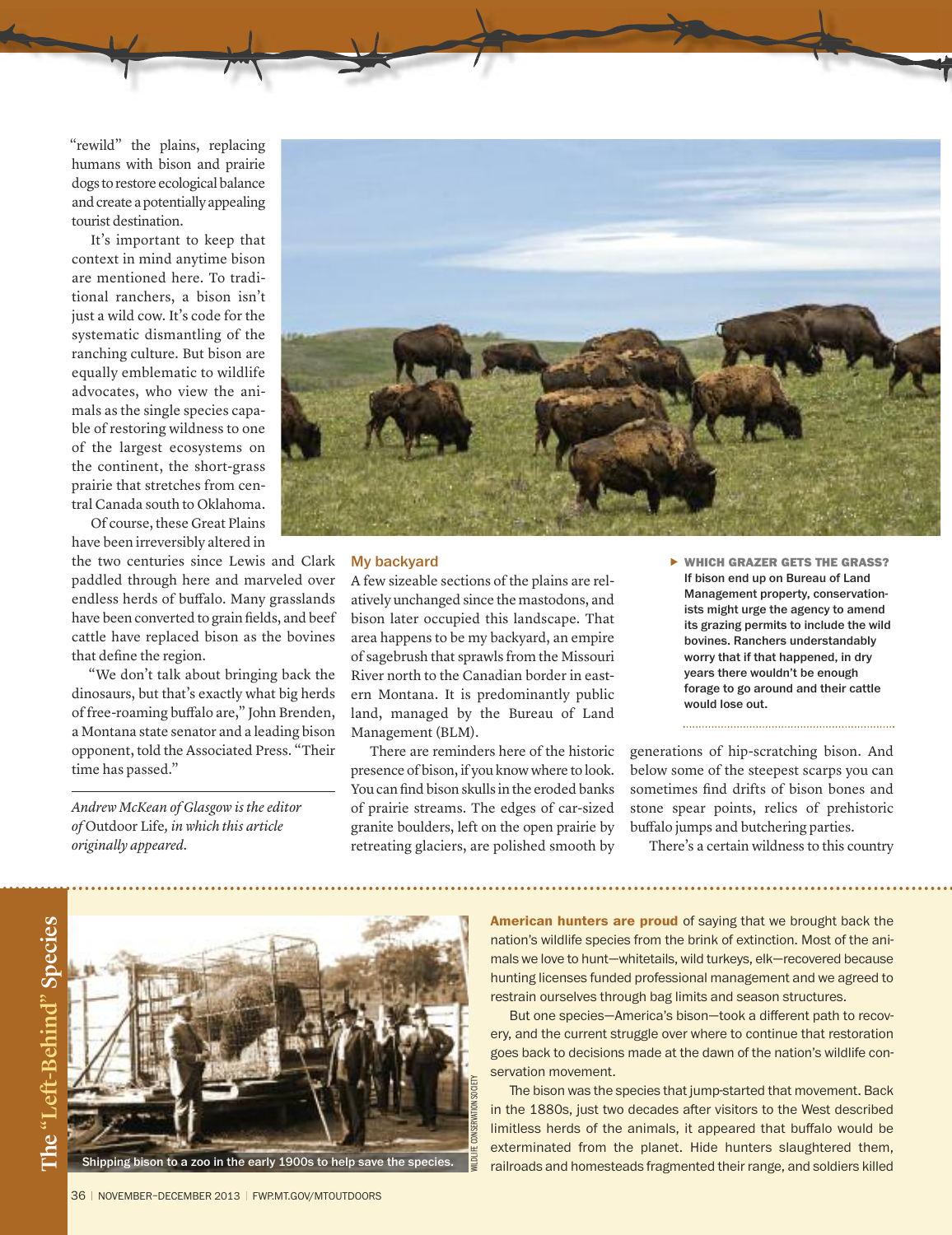

LEFT TO RIGHT: DEE LINNELL BLANK; KC GLASTETTER LEFT TO RIGHT: DEELINNELL BLANK; KC GLASTETTER that attracted me and keeps me here in the heart of a hunter's domain. But nearby there's a satisfying sense of order, too, imposed by ruler-straight section-line fences, miles-long strips of durum wheat, and closeknit communities that promote inclusion and a sense—expressed as a sort of pioneer pride—that the rest of the world has forgotten us out here on this last American frontier.

## Still essential to tribes

Another culture that shares these plains with ranchers is on the opposite side of the bison issue.

They're American Indian tribes—Sioux, Assiniboine, and Gros Ventre—that have been lobbying to receive many of Yellowstone National Park's surplus bison. Tribal leaders find themselves in a new range war with ranchers as they try, through the courts and the Montana Legislature, to enable the restoration of wild bison to reservations as well as nontribal public lands.

For Indians, bison are as essential now as they were 130 years ago, when the animals' removal hastened the end of free-ranging tribes and spawned the modern reservation culture. Tribes want to restore bison herds to feed and employ tribal members and give them a sense of historical completion, their gift to a species that for centuries gave prairie tribes food, shelter, and a world view that revolved around the hides and horns and meat of buffalo.

"Bison are a connection to our ancestors," says MarkAzure, director of fish and wildlife on the Fort Belknap Indian Reservation west of Glasgow.

Conservationists are mostly on the Indians' side, and they think they have found the right moment and place to begin the restoration. They want to translocate a herd of Yellowstone National Park bison to the 1.1 million-acre Charles M. Russell (CMR) National Wildlife Refuge in the Missouri River Breaks. This first step is actually pretty sensible—wildlife refuges are mandated with managing native wildlife, and nothing could be more native (or in need

of management) in eastern Montana than wild bison.The CMRis already known forits world-class elk, mule deer, and bighorns, and it's not a reach to imagine that a huntable herd of wild bison could live here, too.

But what excites conservationists, and troubles ranchers, is that the CMR represents a foothold on the plains that could enable bison to be returned to a wider landscape, one occupied mainly by cattle. Much of the prairie north of the CMR all the way to the Canadian border—an area nearly the size of Indiana—is managed by the BLM, whose principal function is to award permits allowing ranchers to graze cattle on public lands. Many conservationists are urging the

them to deprive warring Indian tribes of their main food source.

By some estimates, the number of bison plummeted from between 30 and 60 million in 1880 to fewer than 1,100 in 1890.

Leaders of the nascent conservation movement-Theodore Roosevelt, William Hornaday, and J.A. McGuire (founder of *Outdoor Life*) among them—concluded that the way to save America's buffalo was to round them up and protect them in zoos. Only by creating a captive population of breeding bison would the species be saved, these early conservationists determined.

The few remnant wild bison outside of Yellowstone National Park were corralled at the Bronx Zoo in New York City—the model for the U.S. Mint's iconic buffalo nickel was one of the captives—and the offspring of these survivors were sent to other zoos around the country. Over generations, these bison lost their wildness, and their genes became diluted as they were interbred with cattle, first at zoos and later on private livestock ranches where surplus bison were shipped.

Conservationists—including members of the American Bison Society, founded in 1905 by Theodore Roosevelt-call bison the "leftbehind" species because of that decision to institutionalize them rather than work to return them to functional landscapes.

With few exceptions, the source of many of the nation's private bison herds is the offspring of these captive animals, which became more domesticated with each generation. That helps explain why, in many states, bison are considered livestock. And it helps explain why the pure bloodline and the relatively wild nature of Yellowstone National Park's bison are so valuable to those who would repopulate the plains with this icon of the American West.  $\blacksquare$   $-A.M$ .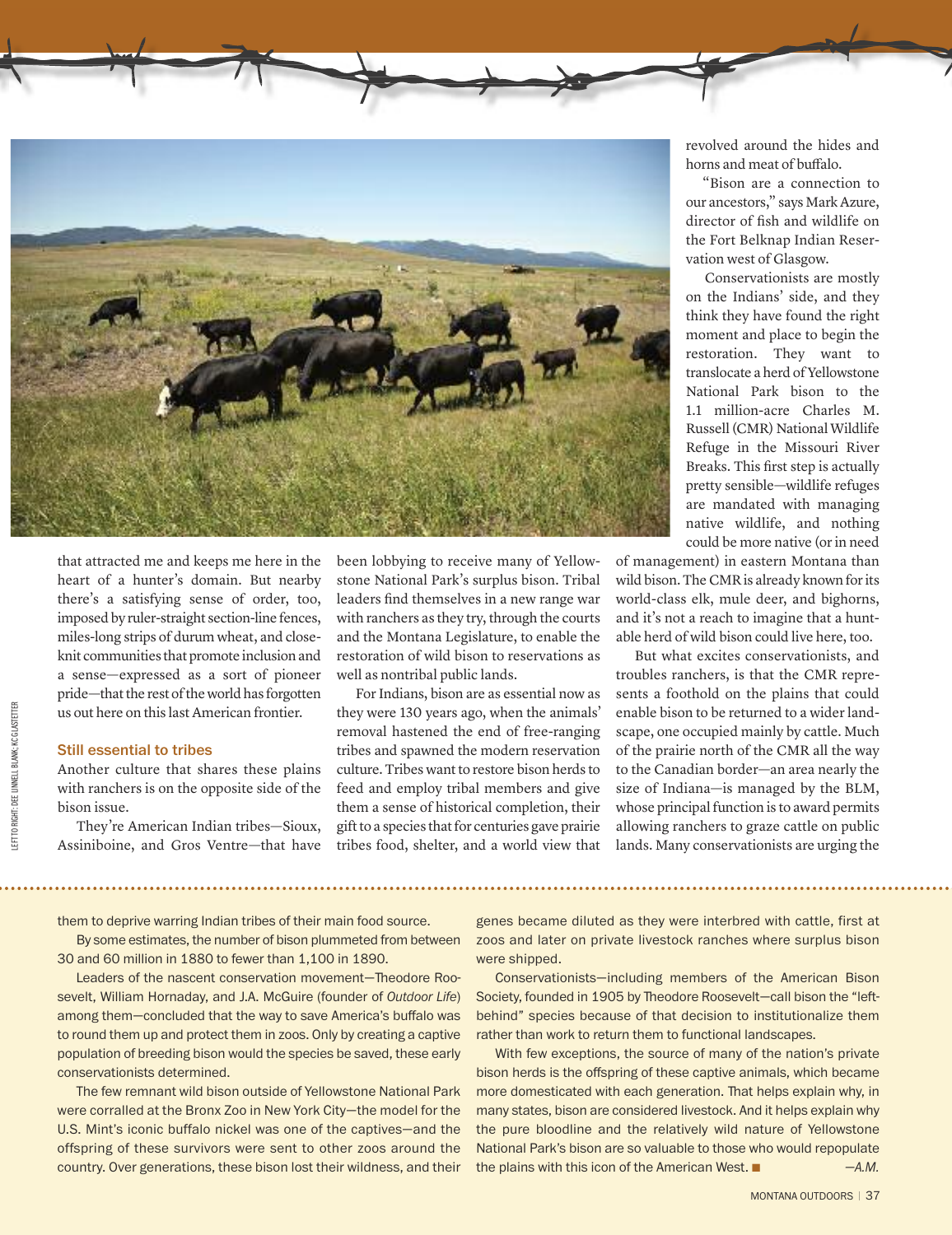

**DIVERGENT VIEWPOINTS** Above: Local sentiments in Phillips County. Many Montanans bristle at the notion that bison should be restored to the animals' native landscape. Below: yet many Montanans also support the idea of having bison join elk, deer, pronghorn, wild sheep, and other species on the Great Plains where they lived for thousands of years. And where they could be hunted like other game animals. The big question: can bison and cattle coexist?



**o**

**ntana**

BLM to amend these coveted grazing permits—traditionally passed down from generation to generation of the same ranch family and fundamental to the financial security of most Western ranches—to include wild bison. In dry years, there wouldn't be enough grass to feed both beef and bison, and ranchers worry that if buffalo are allotted some of this precious forage, their cattle could lose out.

## Sustainable solution

As a hunter, I anticipate the opportunity to someday draw a tag to hunt a wild bison.

I think limited numbers of bison could roam here, in small scattered herds whose numbers and movement could be controlled through public hunting. That management strategy has worked elsewhere, in Utah's Henry Mountains and South Dakota's Black Hills, where ranchers grudgingly share the range with bison. I'm convinced that, given the opportunity, hunters would flock here from around the world for a chance to hunt wild bison in places they haven't roamed in 130 years. That revenue could be good for our rural economy.

But as a rancher, I share my neighbors' worries about competing with herds of wild bison for precious grass. I worry about my fences, as well as my liability should a herd of wild-eyed "wooly tanks" tearthrough one, allowing my cows to graze my neighbor's high-dollar wheat.I worry about my county's tax base, and our ability to fund schools and

roads, if the ag economy dries up.

The sustainable solution is probably between the two poles, but the battle lines in my town are so stark that it's hard to hold a rational conversation about bison management here. A friend of mine, a banker who helped arrange the loan for me to buy my ranch, told me that he could no longer do business or be seen socially with me if I publically endorse bison relocation.

My friends in the conservation community can't understand why I'm not fully supportive of bison restoration. But they don't live in a town where pickups are festooned with bumper stickers that say, "Don't Buffalo Me" and "No Federal Land Grab." And they don't own a ranch that depends on federal grazing leases.

Walk into almost any rancher's house in Montana and you might see some reverential nod to bison. It could be a weathered skull dug out of a cutbank and now decorating a mantle. Or it might be a faded Charlie Russell print of bison grazing the fenceless plains, framed on the dining room wall. Even Montana's license plate features an iconic bison skull.

That's how many eastern Montanans would like to keep bison: as artifacts and hollow-eyed skulls. Meanwhile, Yellowstone National Park's surplus bison keep growing in number, waiting for a future that could bring either a kill-floor bolt to their head or a return to the open plains of their ancestors.

**In July 2013 the Montana Supreme Court** validated a proposed transfer of bison between tribal lands on the Fort Peck and Fort Belknap Reservations. In August 35 bison were moved to the Fort Belknap tribal lands from Fort Peck. The Supreme Court decision and the tribal

activities raised questions by the public about bison management in Montana.

Bison management by the State of Montana falls into three categories: bison around Yellowstone Park (YNP), bison on nontribal

> lands in the rest of the state, and bison on tribal lands.

> **Yellowstone bison:** Bison that migrate into Montana from YNP are managed by three federal and two Montana agencies (FWP and the Department of Livestock) under a court-ordered agreement. Under a management plan, the state agencies are considering allowing bison some degree of movement outside the park's west and north boundaries. On the west side, the proposal could allow bison to range from the Hebgen Basin to as far north as the Taylor Fork drainage, but not into the Gallatin